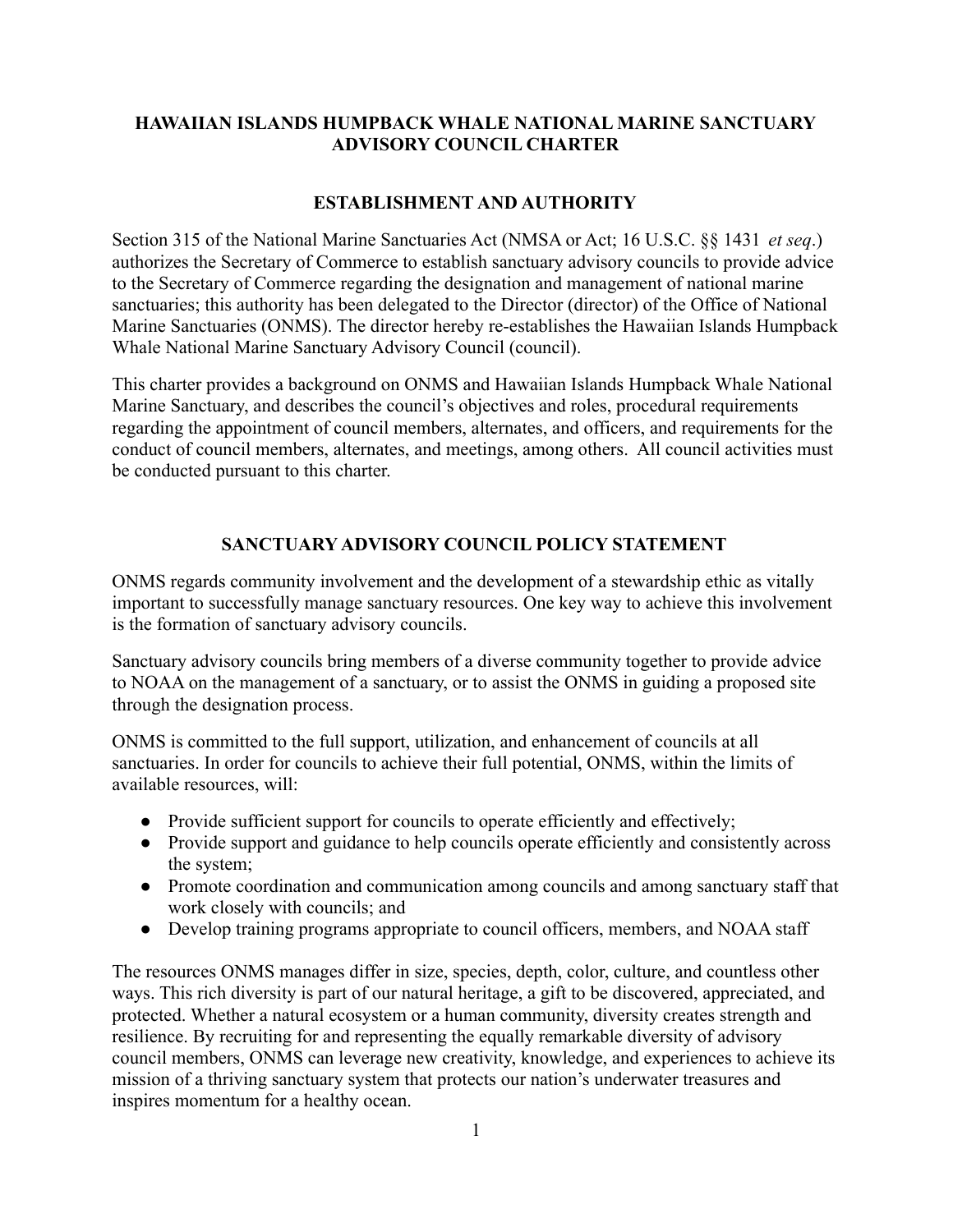## **OFFICE OF NATIONAL MARINE SANCTUARIES**

A national marine sanctuary is an area of the marine or Great Lakes environment of special significance warranting protection and management under the NMSA. As a steward of coastal and ocean resources, NOAA protects and manages the National Marine Sanctuary through ONMS.

The National Marine Sanctuary System is a network of national marine sanctuaries and marine national monuments, currently encompassing more than 620,000 square miles of ocean and Great Lakes waters. ONMS seeks to protect the extraordinary scenic beauty, biodiversity, historical connections, and economic productivity of these areas so they may continue to serve as the basis for thriving recreation, tourism, and commercial activities that drive coastal economies. Through both directed management actions and partnerships, ONMS helps ensure a healthier ocean, now and for future generations.

Vision of ONMS:

A thriving sanctuary system that protects our nation's underwater treasures and inspires momentum for a healthy ocean.

Mission of ONMS:

We protect treasured places in the ocean and Great Lakes.

Strategic goals and objectives of ONMS:

- 1. Ensure thriving sanctuaries and other ocean parks.
	- 1.1 Reduce threats to key species and marine habitats.
	- 1.2 Protect significant maritime heritage resources.
	- 1.3 Promote responsible human uses.
- 2. Safeguard more underwater treasures as national marine sanctuaries.
	- 2.1 Incorporate additional nationally significant resources into existing sanctuaries.
	- 2.2 Implement designation processes for new areas.
	- 2.3 Identify additional resources of national significance.
- 3. Increase support for sanctuaries.
	- 3.1 Expand recognition of national marine sanctuaries.
	- 3.2 Increase sanctuary engagement.
	- 3.3 Create a vision for the next 50 years of sanctuaries.
- 4. Deepen our understanding of sanctuaries.
	- 4.1 Learn more about our sanctuaries.
	- 4.2 Track and predict conditions and trends.
	- 4.3 Understand the value of sanctuaries to our nation.
- 5. Ensure the office of national marine sanctuaries is a great place to work.
	- 5.1 Encourage a culture of collaboration, inclusion and respect.
	- 5.2 Increase staff satisfaction and performance.
	- 5.3 Invest in our people and their professional development.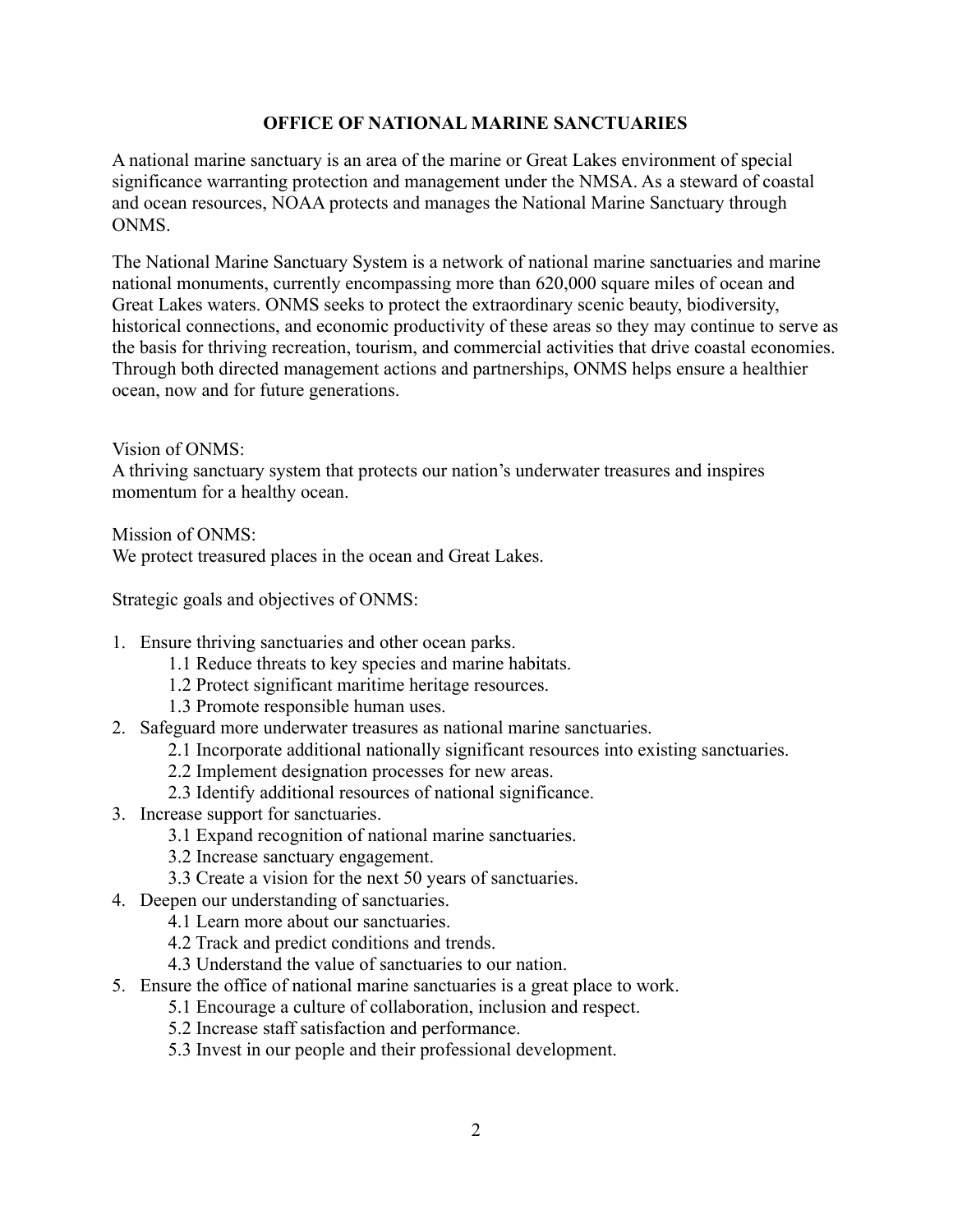## **HAWAIIAN ISLANDS HUMPBACK WHALE NATIONAL MARINE SANCTUARY**

Hawaiian Islands Humpback Whale National Marine Sanctuary (sanctuary) was designated by an act of Congress (Title II, Subtitle C, Public Law 102-587, Hawaiian Islands National Marine Sanctuary Act or HINMSA) to recognize the importance of nearshore waters of Hawai'i, which serve as the winter breeding, calving, and nursing habitat essential to the long-term survival and recovery of the North Pacific stock of the protected humpback whale (*Megaptera novaeangliae*). The sanctuary, working in partnership with the State of Hawai'i, its governments, and citizens, will function to provide the protection needed to ensure that the whales and their habitat are safe from harm and harassment while continuing to meet the needs of marine users of an island state.

The identification of marine resources, in addition to humpback whales and their habitat, was stipulated by Congress in the 1992 HINMSA. If, at some point in the future, other resources, in addition to humpback whales, are added to the sanctuary, any protections referred to in this document concerning humpback whales will extend to any added resources.

Section 2306 of the HINMSA directs NOAA, in coordination with the State of Hawai'i, to develop a sanctuary management plan that "facilitates all public and private uses of the sanctuary (including uses Hawaiian natives customarily and traditionally exercised for subsistence, cultural, and religious purposes) consistent with the primary objective of the protection of the humpback whales and their habitat."

# **The HINMSA established the sanctuary for the following purposes:**

- To protect the North Pacific population of humpback whales and their habitat within the sanctuary.
- To educate and interpret for the public the relationship of humpback whales to the Hawaiian Islands marine environment.
- To manage human uses of the sanctuary consistent with the National Marine Sanctuaries Act (NMSA), as amended.
- To provide for the identification of marine resources and ecosystems of national significance for possible inclusion in the sanctuary.

# **COUNCIL OBJECTIVES**

The Director establishes the council to provide advice on:

- Protecting natural and cultural resources, and identifying and evaluating emergent or critical issues involving sanctuary use or resources;
- Identifying and realizing the sanctuary's research objectives;
- Identifying and realizing educational opportunities to increase the public knowledge and stewardship of the sanctuary environment; and
- Assisting to develop an informed constituency to increase awareness and understanding of the purpose and value of the sanctuary and the ONMS.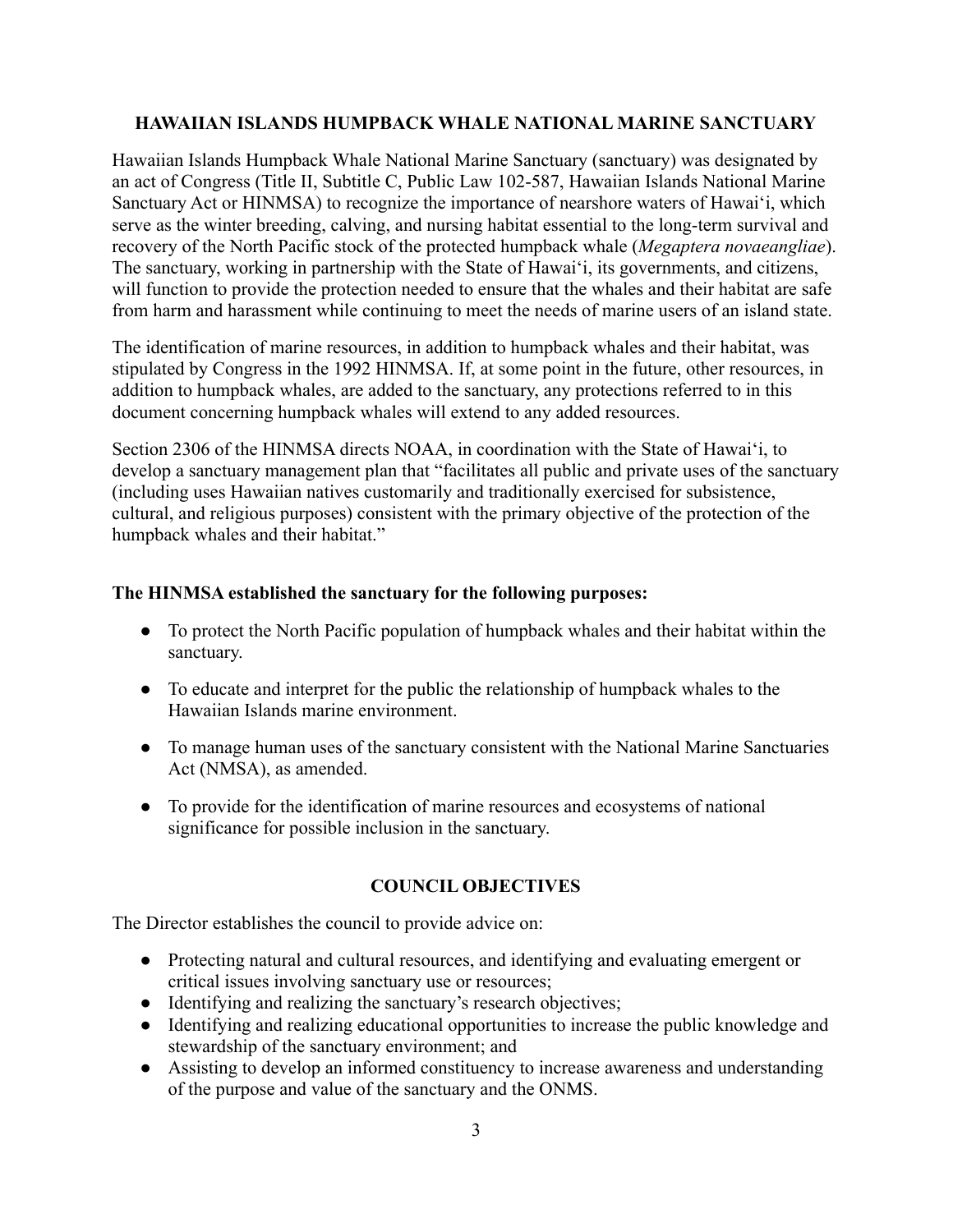## **COUNCIL ROLES**

The council, in accordance with the NMSA, shall provide advice and recommendations to the sanctuary superintendent regarding the protection and management of Hawaiian Islands Humpback Whale National Marine Sanctuary.

- 1. The council shall draw on the expertise of its members, alternates, and other sources in order to provide advice.
- 2. Council members and alternates shall serve as liaisons between their constituents and/or communities and the sanctuary, keeping sanctuary staff informed of issues and concerns, as well as providing information to their respective communities on the sanctuary's behalf.
- 3. The council may serve as a forum for consultation and deliberation among its members and as a source of advice and recommendations to the sanctuary superintendent. Such advice shall fairly represent the collective and individual views of the council members. In formulating such advice, the council members shall recall that the primary objective of the sanctuary, the NMSA, and the HINMSA, is resource protection.
- 4. The council is established to provide advice and recommendations to the sanctuary superintendent regarding the management of HIHWNMS. This does not constitute authority to perform operational or management functions, or to make decisions on behalf of the sanctuary, ONMS, NOAA, or the Department of Commerce.
- 5. The council shall develop a work plan, in consultation with and approved by the sanctuary superintendent, to establish an agenda for specific issues and projects the council intends to address.
- 6. The council shall develop guiding principles, in consultation with and approved by the sanctuary superintendent, to establish an agenda for specific issues and projects the council intends to address.
- 7. A standing Hawaiian Cultural Advisory committee shall be established to support and incorporate traditional and current Hawaiian cultural perspectives and place-based knowledge into sanctuary programs (HIHWNMS management plan Objective CT 1, 2). To strengthen its ability to effectively advise the sanctuary superintendent, the council shall establish and maintain a Hawaiian cultural training program for all council members. This training program will also be open for participation to sanctuary staff and volunteers.

# **MEMBERS, ALTERNATES, AND OFFICERS**

1. The council shall consist of no more than thirteen (13) non voting members and nineteen (19) voting members who shall be appointed by the director, in consultation with the governor or his/her designee, from among persons employed by federal, state, or local government agencies with expertise in management of natural resources, representatives of Native Hawaiian groups, local user groups, representatives from adjacent counties and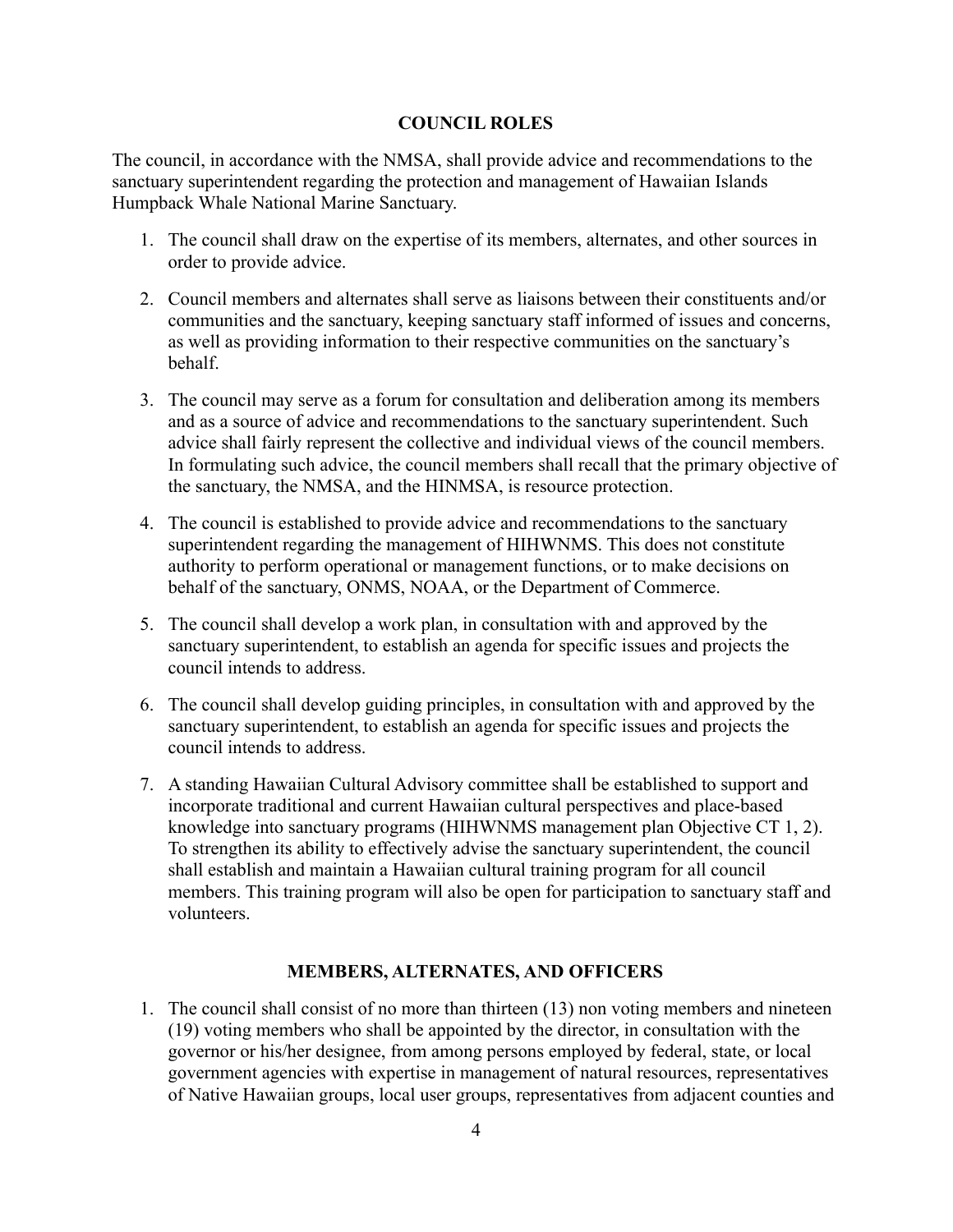islands, conservation and other public interest organizations, scientific and educational organizations, and members of the public interested in the protection and multiple use management of sanctuary resources. The membership is designed to be balanced in terms of points of view represented, geographic representation, and advisory functions the council will perform.

- 2. There are four (4) categories of seats for which thirteen (13) non-voting members are appointed or selected.
	- a. The sanctuary superintendent shall sit on the council as a non-voting member and shall work with the council chair (chair) to schedule each meeting and approve the agenda to ensure that discussion topics are relevant to the sanctuary*.* Council meetings may not be conducted in the absence of the sanctuary superintendent or his/her designee.
	- b. To ensure relevant information exchange between the national marine sanctuary and marine national monument of the Hawaiian archipelago, the superintendent of the Papahānaumokuākea Marine National Monument shall sit on the council as a non-voting member.
	- c. A non-governmental, non-voting youth/student seat represents the youth segment of the community, defined as ages 14-17. A youth/student member may be appointed for a term of two years, and may compete for reappointment unless the individual will exceed the age limit during the additional term. This seat is governed by the same application and selection procedures as non-governmental, voting seats on the council, and is also subject to the same grounds for removal.

The individual filling the youth/student seat must:

- Be a minimum of 14 years of age when he or she applies;
- Attend a school, including home schools (or other alternative high school option), in the area affected by the sanctuary;
- Have a proven ability to communicate and network with other students within their school, in other schools within his/her community, or with home schooled students and with adults;
- Possess an interest in sanctuary resource protection and management;
- Have experience and/or knowledge regarding public uses and activities in the sanctuary;
- Be able to travel to and attend council meetings and retreats (youth or parent provides transportation);
- Provide written recommendation from one or more teachers; and
- Serve a maximum of two years, until he or she turns 18, or graduates from high school, whichever comes first.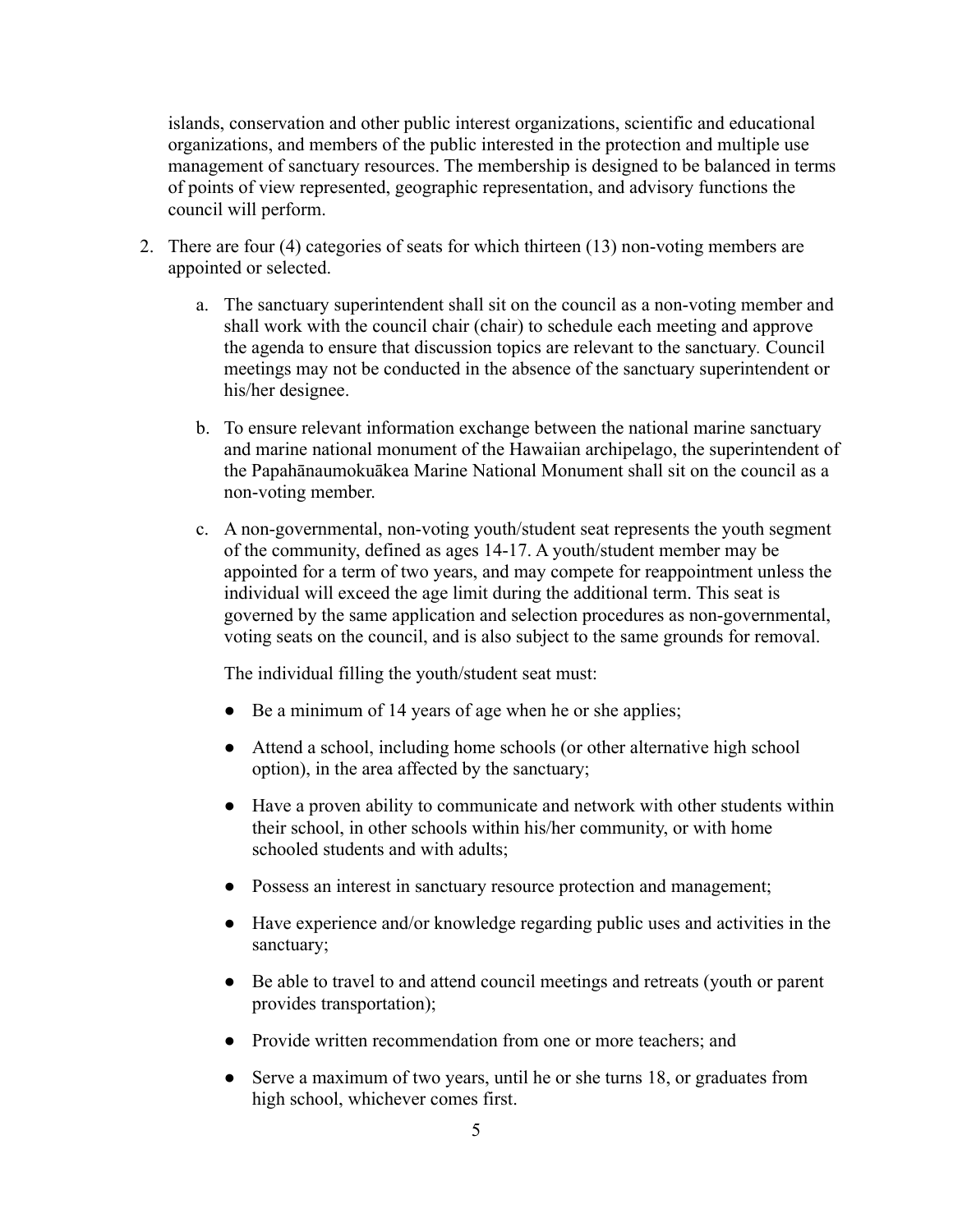Once selected, ONMS staff will contact the student to provide:

- Written permission from a parent/guardian;
- Written permission from the school administration to attend council meetings and retreats (only if council meetings or retreats require a student to miss school).

A chaperone (teacher/parent/guardian) is encouraged to attend each meeting with the student and stay for the duration of the meeting.

- d. By virtue of the shared functional responsibilities of federal, state, and local jurisdictions in the implementation of sanctuary-related management, each of the following government entities shall be requested to designate one individual to serve on the council as a non-voting member:
	- National Marine Fisheries Service, Office of Law Enforcement
	- National Marine Fisheries Service, Pacific Islands Regional Office
	- State of Hawai'i Department of Business, Economic Development and Tourism
	- State of Hawai'i Department of Health
	- State of Hawai'i Department of Land and Natural Resources
	- State of Hawai'i Department of Transportation—Harbors Division
	- State of Hawai'i Office of Planning and Sustainable Development
	- U.S. Army Corps of Engineers
	- U.S. Coast Guard
	- U.S. Navy

Governmental members and alternates are appointed by their agencies and are not subject to term limitations or the competitive application process.

An alternate of a governmental council member (from the same government entity) may attend a council meeting if the chair and the sanctuary superintendent are notified at least 24 hours in advance of any meeting at which an alternate will represent the council member, including the name, address, and position of the individual designated. An alternate may not name another alternate.

If a government entity decides to no longer participate as a member or alternate of the council, or fails to attend two consecutive council meetings without reasonable justification and is formally removed by the director, the sanctuary superintendent, with approval of the director, shall invite another appropriate government entity to replace that agency on the council.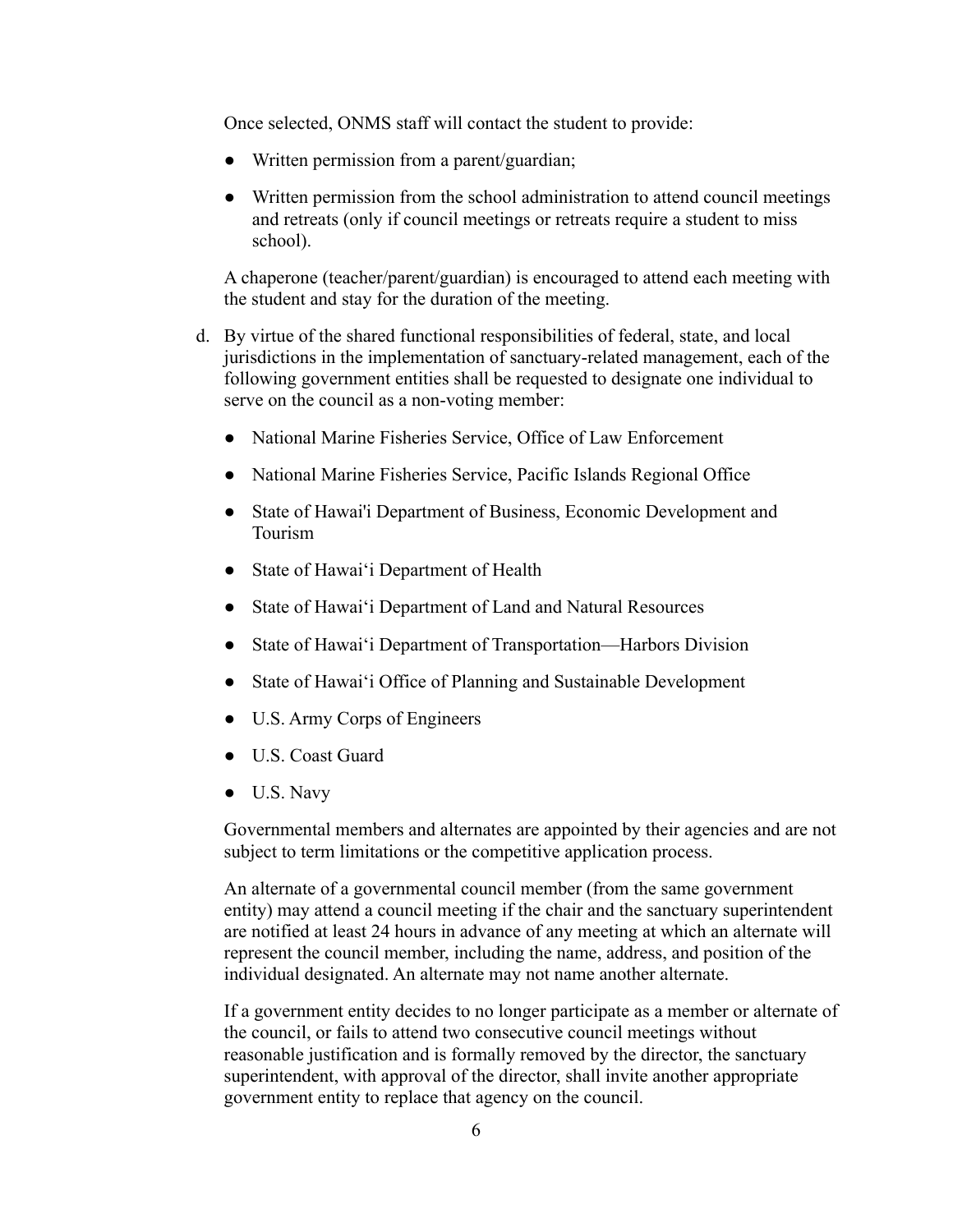If it is found that a governmental member or alternate of the council has violated one or more of this charter's terms, the sanctuary superintendent may recommend to the director that the appropriate agency be notified and requested to replace the designee. The sanctuary superintendent may consult with the council prior to taking such action.

Governmental members and alternates are subject to the same grounds for removal as non-governmental members.

- 3. There are two (2) categories for which nineteen (19) voting members are appointed or selected.
	- a. A non-governmental representative and alternate of each of the following activities, which are integrally affected by the sanctuary's management goals, shall be selected as a voting member:
		- Business/Commerce (1) (e.g., chambers of commerce and ocean-related commercial businesses)
		- Conservation (1)
		- Commercial shipping  $(1)$
		- Island-specific representatives (6) (Hawai'i, Kaua'i, Lāna'i, Maui, Moloka'i, Oʻahu)
		- $\bullet$  Education (1)
		- Fishing (1) (i.e., recreational, charter, commercial, or subsistence)
		- Native Hawaiian  $(2)$
		- Ocean Recreation (1) (i.e., non-commercial, non-consumptive ocean user)
		- Research  $(1)$
		- Tourism (1) (e.g., convention and visitor bureaus, hotels, and other service industries)
		- Whale Watching (1) (i.e., commercial whale watching/wildlife viewing businesses)

*NOTE: NOAA recognizes that all of the non-government user/interest groups are composed of many different individuals and organizations, each representing specific interests. Each selected member will be encouraged to make concerted efforts to identify, contact, and coordinate with all the diverse individuals and organizations that comprise his/her respective group.*

Non-governmental members are appointed for a term of three years, and may compete for reappointment to serve for no more than three consecutive terms representing the same seat. Subject to the provisions of the ONMS policy on the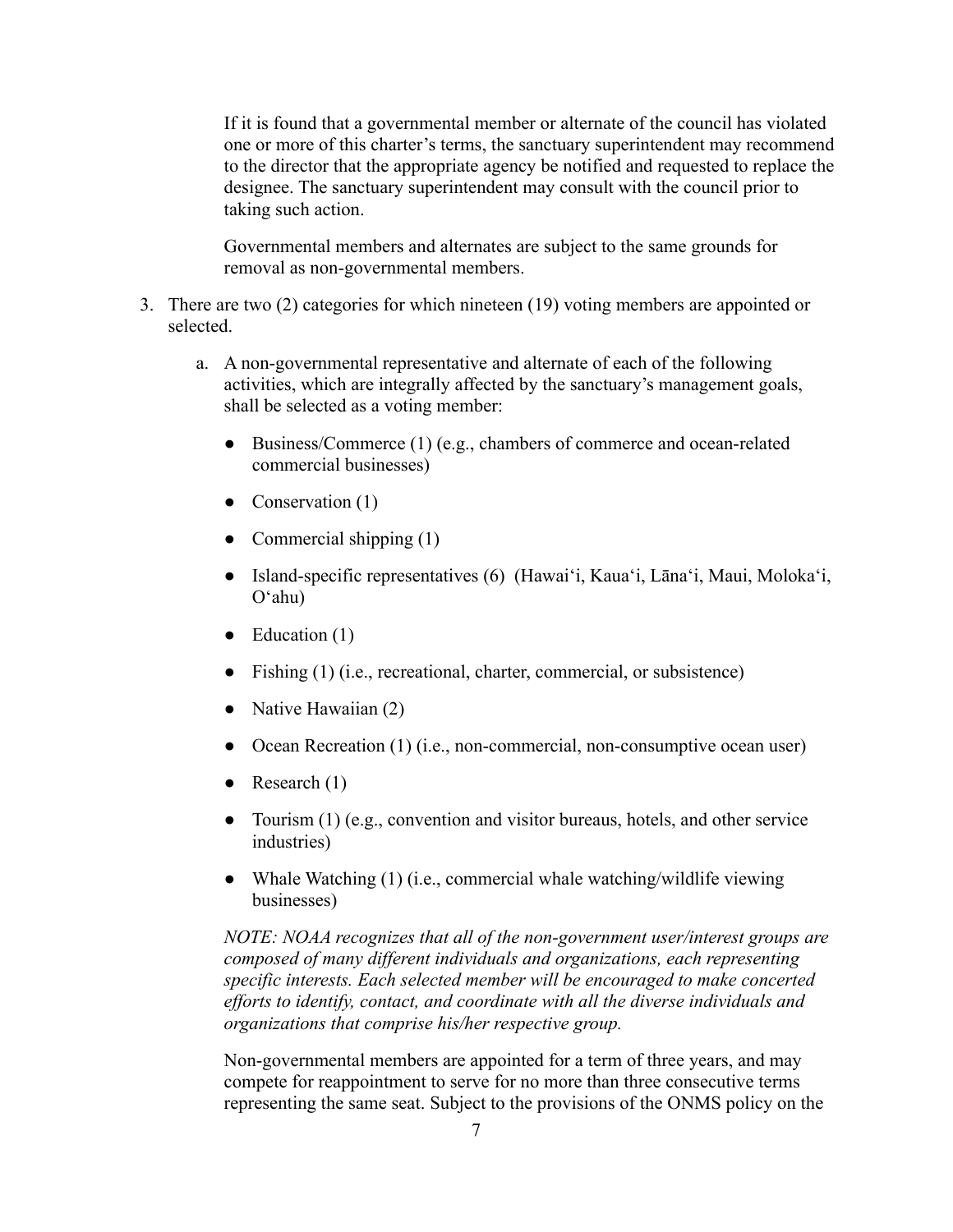limit on consecutive terms for non-governmental council members, the three term limit applies to the seat (e.g. conservation seat) and not the position (primary or alternate). If qualified, the same individual may apply for another seat on the council once they are term-limited. If necessary, subsequent terms of appointment may be changed to provide for balanced (staggered) expiration dates. As each non-governmental seat becomes vacant at the end of an incumbent member's term, the process for selection of a new member will be conducted (described under APPOINTMENTS).

At the discretion of the sanctuary superintendent, an alternate may also be appointed to complete a primary member's term, without going through a competitive process, if that member resigns or is removed. Alternatively, the vacated position can be advertised and a replacement appointed. The newly appointed member shall serve for a full term beginning on the date of his/her swearing-in by the sanctuary superintendent. An alternate may not name another alternate.

If a primary member cannot attend a meeting, he/she shall notify the chair and the sanctuary superintendent at least 24 hours in advance that an alternate will stand in his/her place and act on his/her behalf. At such times, an alternate shall be entitled to all of that member's rights.

Members serve at the discretion of the director. The sanctuary superintendent may recommend the director remove a non-governmental member of the council on any of the following grounds if that member:

- Is convicted of any felony offense;
- Is found to have violated any federal environmental law or the regulations promulgated thereunder, including, but not limited to: Endangered Species Act, Magnuson-Stevens Fishery Conservation and Management Act, Marine Mammal Protection Act, Migratory Bird Treaty Act, or the National Marine Sanctuaries Act.
- Is found to have violated state environmental laws or regulations;
- Is found to have violated national or state laws or regulations protecting cultural resources;
- Is determined to have abused his/her position as a member or alternate of the council (including, but not limited to, use of council information for personal gain; use of council position to advance a personal agenda or harm another member or alternate of the council or community; misrepresentation of, or spreading misinformation about, the council or the sanctuary; and refusal to recuse himself/herself, if so requested by the sanctuary superintendent and/or chair on a matter in which the member or alternate has a conflict of interest);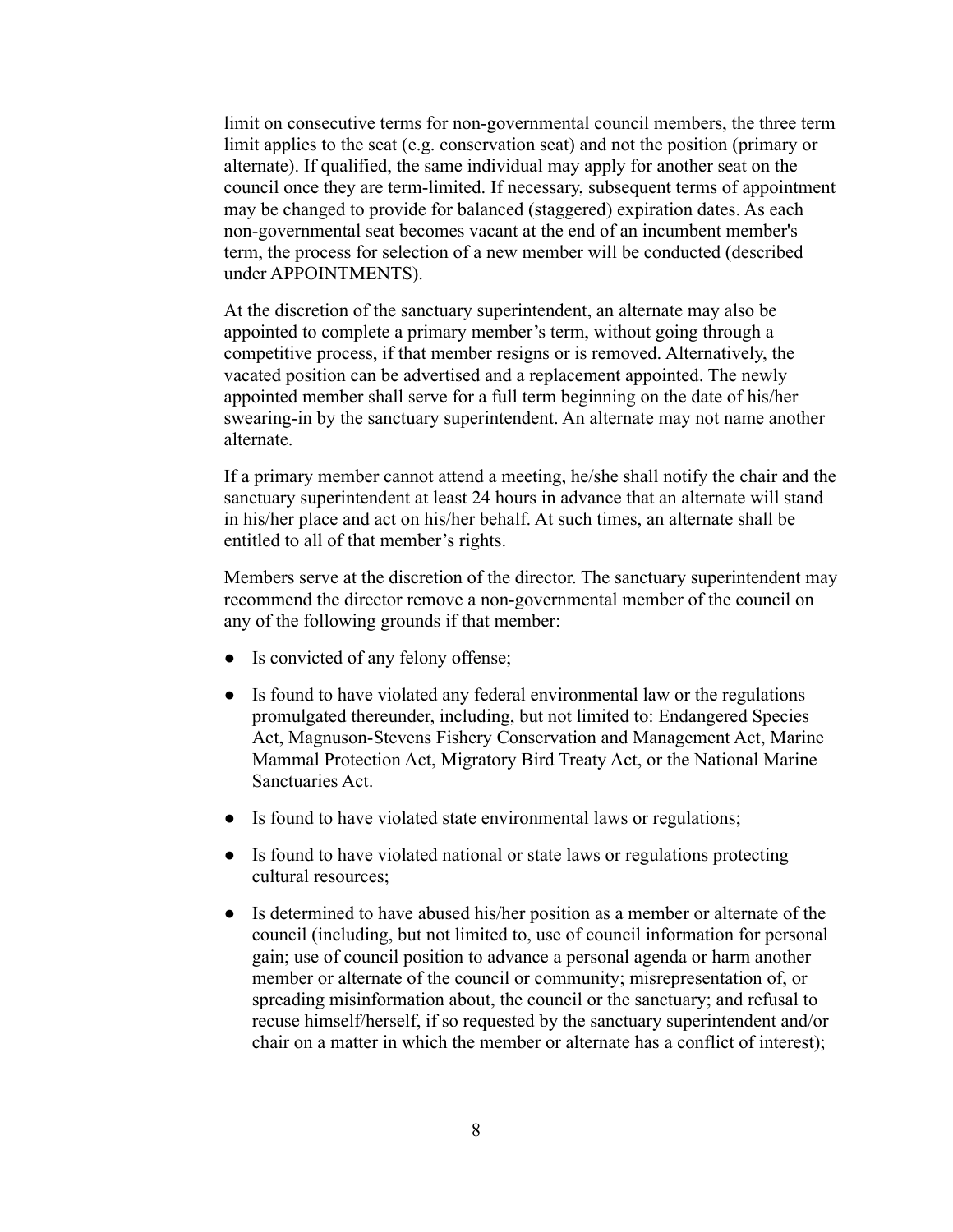- $\bullet$  Has a change to the professional affiliation(s) and/or personal circumstances that comprise a significant portion of that member's qualifications for being a member of the council;
- Misses two consecutive meetings without reasonable justification;
- Disrupts, on more than one occasion, council meetings in a manner that interferes with the council's ability to conduct its business; or
- Violates any term of this charter.

The sanctuary superintendent may consult with the council prior to taking such an action.

- b. By virtue of the shared functional responsibilities of federal, state, and local jurisdictions in the implementation of sanctuary-related management, each of the following government entities shall be requested to designate one individual to serve on the council. The following government agencies shall sit on the council as voting members:
	- State of Hawai'i Office of Hawaiian Affairs
	- Western Pacific Regional Fishery Management Council
- 4. Council Officer Roles, Elections, and Terms
	- a. Roles of Council Officers:
		- i. Chair: The chair schedules and sets agendas for all council meetings with the approval of the sanctuary superintendent; presides over all meetings of the full council and ensures that meetings are run according to accepted meeting practices; signs all correspondence and documents authorized by the council; and generally represents the council's interests and concerns to the public. The chair also continues to fulfill the general roles that all council members fill, including representing the interests of his/her constituents.
		- ii. Vice Chair: The vice chair serves as chair in the chair's absence and assists, as necessary, in performing the executive duties of the council. The vice chair also continues to fulfill the general roles that all council members fill, including representing the interests of his/her constituents.
		- iii. Council Secretary: The council secretary assists sanctuary staff in performing administrative duties (recording minutes, tracking action items, drafting correspondence, preparing the annual council report, etc.) as directed by the chair or vice-chair. The secretary also continues to fulfill the general roles that all council members fill, including representing the interests of his/her constituents.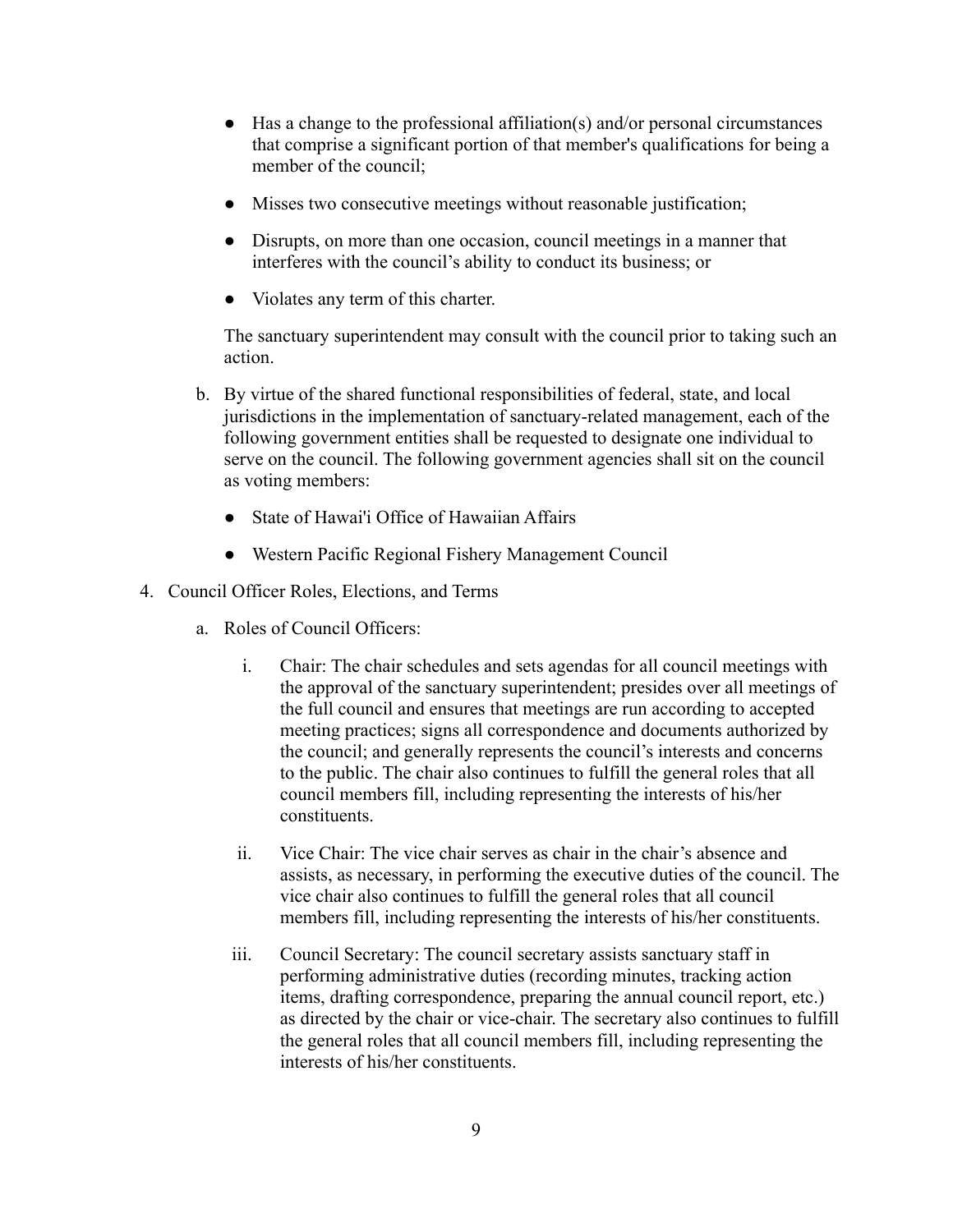b) Council Officer Elections and Terms: The council shall elect one member to serve as chair, and one member to serve as vice chair. The council may also elect one member to serve as council secretary. The term length for all council officers is two years. A chair, vice chair, or secretary may serve a maximum of two consecutive terms, if re-elected.

If desired, a chair, vice chair, or secretary may leave his/her current term to run for another council officer position. If the chair, vice chair, or secretary is elected to a new position, the council shall nominate and elect a new representative for the vacated position. Council members, including non-voting members (except sanctuary superintendents or their designees), may nominate individuals for the council officer positions. Any primary member of the council, including government seats and non-voting seats (with the exception of sanctuary superintendents and the youth seat representative) may be nominated and elected as a council officer.

Elections shall be held at a regular meeting. Election for all positions is by a majority vote of all council members, including the non-voting members (except sanctuary superintendents or their designees), and votes shall be made by written ballot. Members who will not be present at the time of the election may submit their votes in writing to the sanctuary superintendent prior to the election. Alternates may nominate and vote during an election only when the alternate is filling the seat in the absence of the primary member.

If a council officer resigns, the council should hold an election at the next regularly scheduled council meeting. If a newly elected individual feels comfortable, he/she may begin serving in his/her position immediately upon being elected; otherwise he/she may begin serving at the next meeting. If the chair resigns, the vice chair shall act on his/her behalf until a new chair assumes the position. If the vice chair resigns, the secretary shall act on his/her behalf until a new vice chair assumes the position. If the secretary resigns, the position may remain vacant until a new secretary assumes the position.

#### **APPOINTMENTS**

Public notice shall be provided as to the vacancy of non-governmental seats. Applications for ensuing terms for vacant seat positions shall be submitted to the sanctuary superintendent or his/her designee (e.g., advisory council coordinator or other appropriate site staff), as defined in the *Federal Register* notice for a particular recruitment. Copies of applications for each seat will be submitted to the preliminary review panel to obtain recommendations on selections. Any council member that has a conflict of interest (financial, personal, self-nomination, etc.) shall recuse himself/herself from making a recommendation for a respective vacant seat. Selection from among those recommended by the panel, or from among other applicants or nominees, shall be made by the sanctuary superintendent with the approval of the director. In all cases, submission of written statements of particular interest, qualifications, and experience shall be requested. Guidelines for applying shall be supplied at the appropriate time.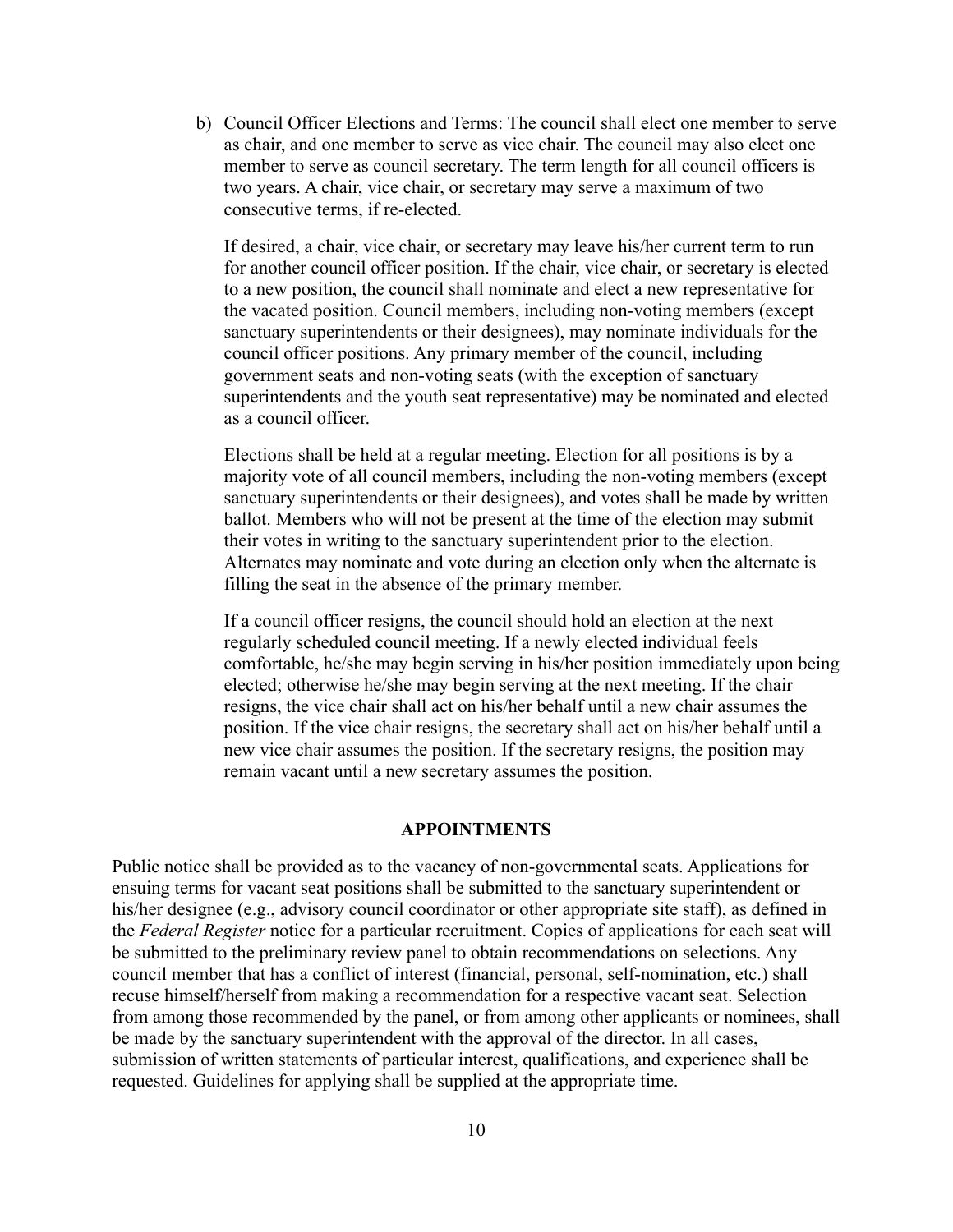#### **ADMINISTRATION**

Members and alternates of the council shall serve without pay except that each member or alternate may receive travel expenses including per diem in lieu of subsistence, in accordance with 5 U.S.C. §§ 5702-5703, for travel to and from official council meetings, meetings of council subcommittees of which they are members, and meetings of council working groups of which they are members. Persons outside the council who are members of council working groups shall serve without pay except that they may receive working group meeting travel expenses including per diem in lieu of subsistence, in accordance with 5 U.S.C. §§ 5702-5703. Reimbursement of travel expense requests is at the discretion of the sanctuary superintendent and dependent upon budgetary (or financial) considerations and constraints. Travel expenses for governmental members and alternates of the council may be provided by their own agencies.

ONMS may make available such staff, information, administrative services, or assistance as the sanctuary superintendent determines are reasonably required to enable the council and its subcommittees and working groups to carry out their functions.

### **OPERATION**

- 1. Meetings
	- a. Meetings are held at the call of the chair and the sanctuary superintendent. All meetings must comply with public notice and other legal requirements that govern traditional face-to-face meetings, but it is also useful to employ multiple technologies, if available. For instance, it is possible to conduct a meeting by teleconference, post the information that is being discussed on the Internet, and provide a dial-in number for the public; this would allow the public to listen to the discussion and follow along in the materials, where the dial-in number serves as the "virtual meeting," and the website provides the "virtual handouts." Meetings may also be held by video conference, with the materials being discussed posted on the internet.
	- b. Decisions (e.g., recommendations) made by the council shall be made by majority vote of those voting members or their authorized alternates present, provided there is a quorum (more than half of the voting members). A recorded vote may be requested by the chair or the sanctuary superintendent. For purposes of a quorum an alternate member shall assume the rights and privileges of the member in the member's absence.
	- c. Each meeting shall be open to the public.
	- d. Interested persons shall be permitted to present oral or written statements on agenda items, or other pertinent topics, at an appropriate time, as noted on the council agenda.
	- e. Emergency meetings may be held at the call of the chair or presiding council officer and the sanctuary superintendent.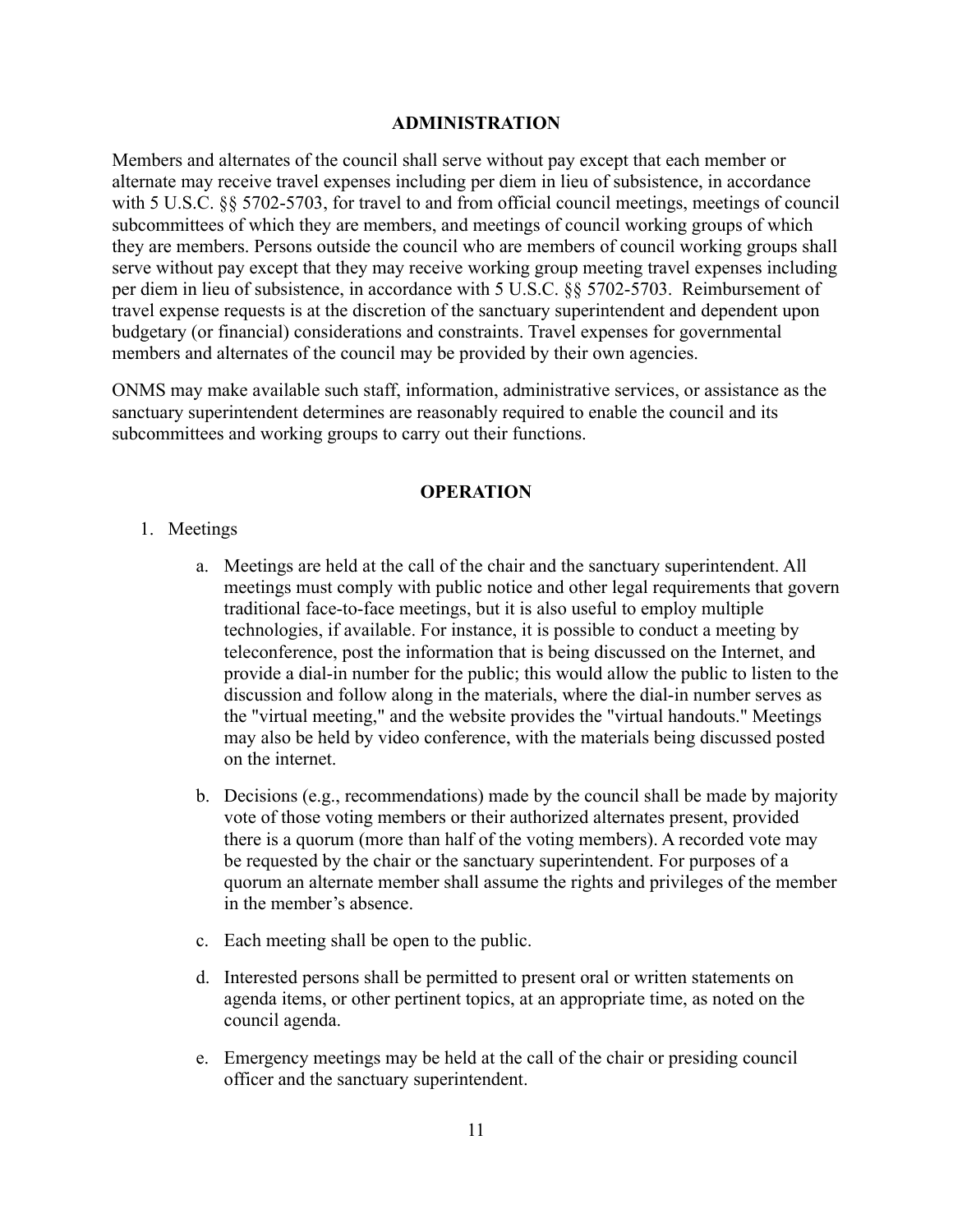- f. Timely notice of each council meeting, including the time, place, and agenda of each meeting, shall be provided to the local media and additional notice may be given by such other means as will result in appropriate publicity to interested groups. This requirement shall not apply to workshops scheduled by the council to address strategic planning, administration, or specialized technical issues. The council may not vote at any meeting for which the above public notice has not been issued. Additionally, the council may not vote on any agenda item for which notice was not provided.
- g. The council shall meet as frequently as necessary, not to exceed once per month (the meetings should be in different months, but do not have to be precisely 30 days apart) for voting meetings, but at least once every six months. The council meeting place may be rotated among various locations adjacent to the sanctuary and meeting sites shall be chosen to accommodate anticipated public attendance and be reasonably accessible to those interested in attending.
- h. Minutes of each meeting shall be kept by a person specified by the sanctuary superintendent and contain a summary of attendees and matters discussed; such minutes shall be available to the public.
- i. A yearly report shall be prepared by sanctuary staff, in cooperation with the council secretary, which summarizes issues addressed and actions taken during the previous year.
- 2. When the provisions of this charter and the national marine sanctuary advisory council handbook are silent, *Robert's Rules of Order* shall govern, barring additional legal, regulatory, or policy considerations.
- 3. Procedures for Providing Advice: The following procedures shall be used to provide advice:
	- a. The council may provide advice on a relevant issue or topic to the sanctuary superintendent. Requests for information, assistance, or advice from ONMS, other NOAA offices, or other agencies shall be made in writing and be coordinated through the sanctuary superintendent.
	- b. Any matter that a council member wishes to raise to the attention of the sanctuary shall be brought to the attention of either the sanctuary superintendent or council chair so that it might be placed on the agenda as a discussion topic. While the sanctuary superintendent and council chair shall discuss topics for an agenda, the sanctuary superintendent shall approve those topics that appear on a final meeting agenda.
	- c. The council shall provide advice directly to the sanctuary superintendent via a written recommendation or a motion passed by the council and reflected in the minutes. Draft recommendations and verbal discussions shall be considered by the sanctuary superintendent as additional background information and shall be included in the minutes.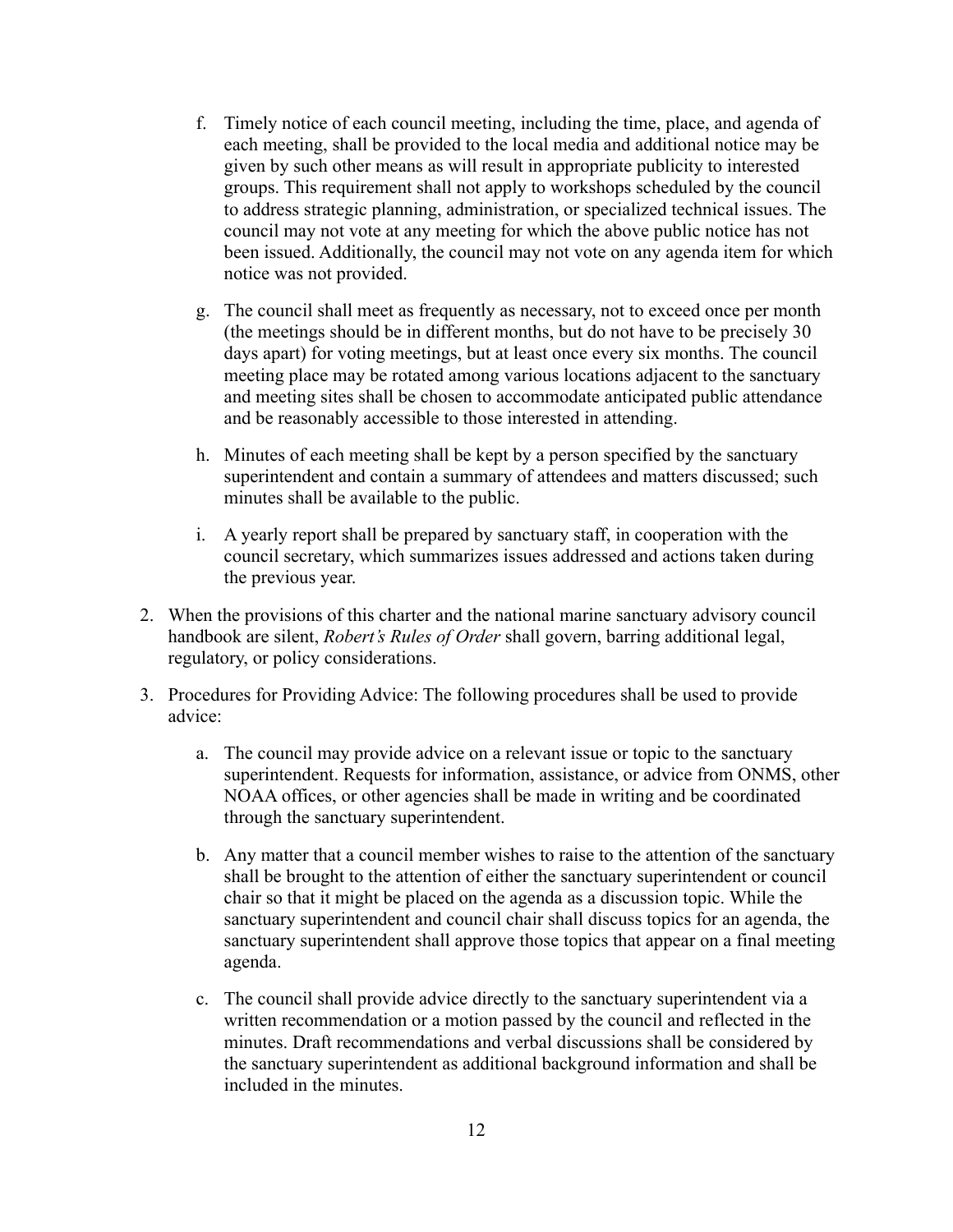- d. Any advice, correspondence, or information the council wishes to offer or express beyond the sanctuary superintendent shall be voted on and approved by the council prior to sending. Because the council was established specifically to provide advice to the Secretary of Commerce, and operates through the sanctuary superintendent, the sanctuary superintendent must also approve any advice, correspondence, or information that goes outside the sanctuary prior to sending.
- e. The council shall base its advice on (1) a council vote where positive votes, negative votes, and abstentions are reflected in the meeting minutes; or (2) consensus reached during discussion with minority opinions noted. Regardless, a quorum shall be present when both a vote is taken or a discussion to reach consensus is conducted.
- f. Any information or advice that results from subcommittee or working group discussions shall be presented to and considered by the full council and, as appropriate, incorporated into the council's recommendation to the sanctuary superintendent. If the council does not incorporate a subcommittee's or working group's information or advice, it shall inform the sanctuary superintendent and explain its reasons for not incorporating the subcommittee's or working group's information or advice.
- 4. Conduct of Individual Members and Alternates
	- a. When speaking to the public or writing about any matter regarding the sanctuary in a document for distribution beyond council membership, the sanctuary superintendent, or sanctuary staff, a member or alternate shall clearly distinguish those recommendations, opinions, or positions officially adopted by the council as a body from those he/she may have as an individual. In no case shall a member or alternate represent his/her individual opinions as those of the council, the sanctuary superintendent, sanctuary staff, or NOAA.
	- b. Any council member or alternate that has an interest (financial, personal, or business interest) in any matter before the council, a subcommittee, or working group shall identify such interest prior to discussion and voting on such matter. No member or alternate shall cast a vote on any matter that would provide a direct financial benefit to that member or otherwise give the appearance of a conflict of interest under federal law. An affected member or alternate who may not vote on a matter may participate in council deliberations relating to the decision after notifying the council of the voting recusal and identifying the interest that would be affected. These same guidelines apply to members of working groups who are not members or alternates of the council.
	- c. All council members and alternates are expected to conduct themselves in a civil fashion, showing courtesy and respect to other council members, sanctuary staff, and any other individuals present at a meeting.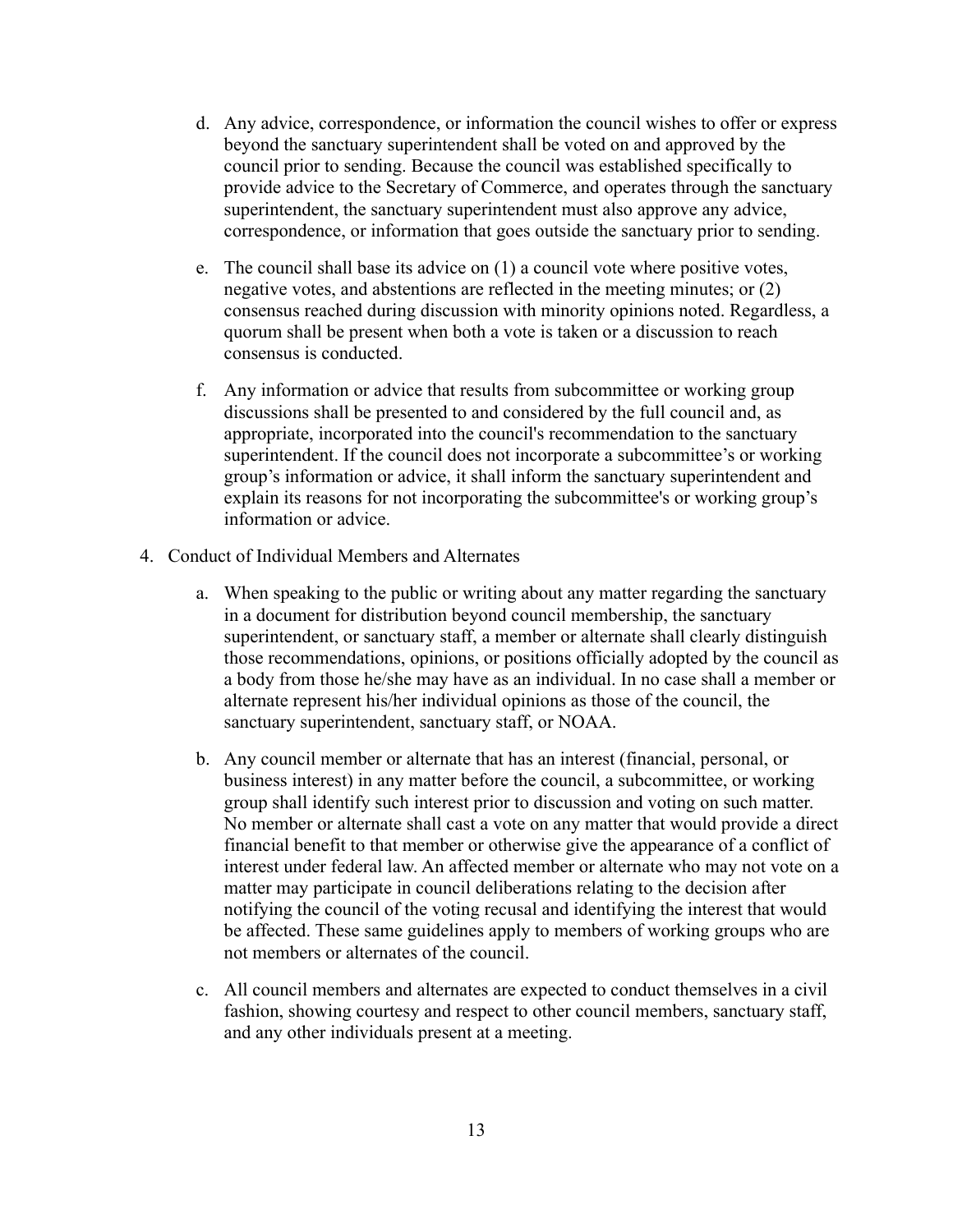5. Conduct of the Council as a Body

Any correspondence or other written documents that are intended to speak for the council as a body shall be coordinated with, and approved by, the chair and the sanctuary superintendent prior to sending. The following disclaimer shall be placed in all documents originating from the council: "*The council is an advisory body to the sanctuary superintendent. The opinions and findings of this publication do not necessarily reflect the position of Hawaiian Islands Humpback Whale National Marine Sanctuary and the National Oceanic and Atmospheric Administration*."

6. Council Letterhead

The council shall, with the assistance and approval of the sanctuary superintendent, design and use its own letterhead. All correspondence from the chair or other members of the council, or the council as a body, shall be on this letterhead. The council shall not use official ONMS, NOAA, or DOC letterhead, or any derivative thereof, for any correspondence or other purpose.

#### 7. Subcommittees and Working Groups

a. Subcommittees: The chair, in consultation with the council as a whole and with the concurrence of the sanctuary superintendent, may establish such subcommittees as necessary to fulfill the council's duties. Subcommittees shall be composed solely of council members; at the sanctuary superintendent's discretion, alternates may also serve on subcommittees. The subcommittee must be chaired by a primary member of the council. Subcommittees shall be recognized as official subunits of the council. Subcommittees are subject to all requirements of this charter. Given that Hawai'i is an archipelago, members of subcommittees may receive travel expenses for subcommittee meetings or other activities at the discretion of the sanctuary superintendent.

A standing subcommittee, the executive committee, will serve as the administrative body of the advisory council and handle such administrative activities as may be appropriate, including, but not limited to, setting the times and places of meetings, selecting agenda items, and reviewing meeting conduct. The executive committee consists of the council chair, council vice chair, council secretary and sanctuary superintendent; and at the sanctuary superintendent's discretion, subcommittee or working group chairs who are members of the council may also sit on the executive committee. The advisory council coordinator will work very closely with the executive committee. Meetings of the executive committee are not subject to public meeting requirements.

b. Working Groups: The chair, in consultation with the council as a whole and with the concurrence of the sanctuary superintendent, may establish working groups for specific purposes or topics that need focused attention that cannot be accomplished by a subcommittee. Their work will be limited to functional areas and discrete issues relating to individual sanctuaries. Working groups may be composed of members and alternates of the council and persons outside the